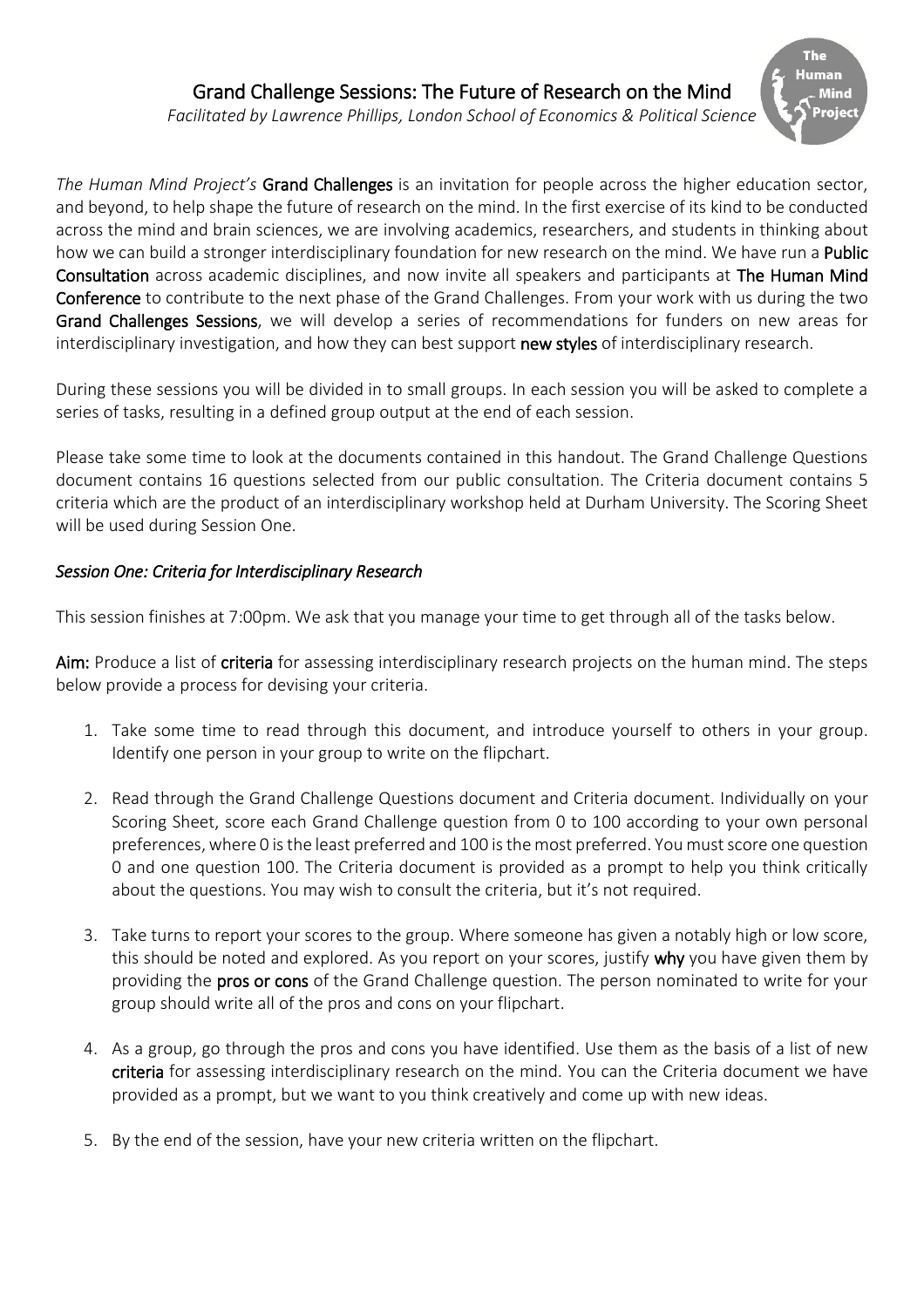#### *Session Two: New Research Questions*



Aim: Using the criteria you devised in the last session, generate new questions for future research on the human mind.

Your group working time will finish at 2:45 pm.

- 1. Revisit the criteria you devised yesterday, and read through the Grand Challenge questions.
- 2. As a group, use your criteria to devise at least three new research questions on the human mind. Your questions should meet as many of your interdisciplinary criteria as they can, and address issues which you believe are critical for future research. You may wish to adjust some of the Grand Challenge questions provided, or come up with something totally new.
- 3. By the end of the session, have your new questions written on the flipchart.
- 4. At 2:45 pm help yourself to tea or coffee, and move around the conference centre to look at the questions other groups have devised.

*Thank you for participating!*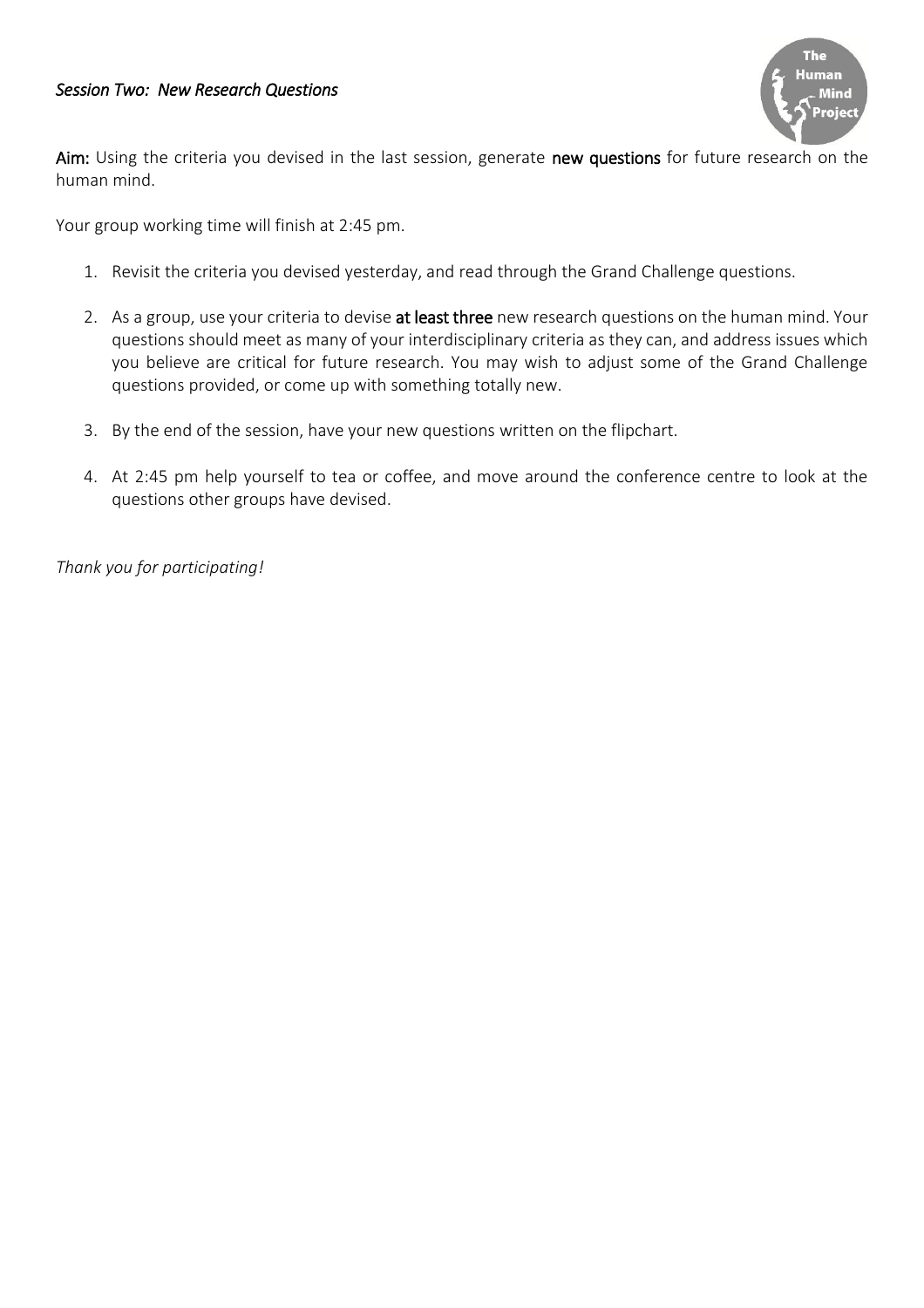# Grand Challenge Questions



1. What is left out of the paradigms, models, and concepts of brain activity, for understanding the mind?

2. If the brain is material, the mind is, too, isn't it?

3. Can the mind's boundaries be extended through social relations and the use of artifacts?

4. Is there any analogy between the encoding strategies of networks of neurons, and the strategies used by colonies of insects and schools of fish?

5. We become who we are: To what extent are we socially patterned and developed?

6. How do we come up with heuristics to solve problems individually and relationally?

7. When we use the concept of 'consciousness', what do we really mean?

8. On the assumption that most of mental activity happens unconsciously, how do we adapt our view of ourselves?

9. Identity is shaped by history and zeitgeist: What would it be like to be oneself, a thousand years ago?

10. Under the hypothesis that the brain is a complex but entirely physical device, how should we understand agency and responsibility?

11. How does the mind generate the story of itself?

12. Can we account for the disparities between what we 'think' we do and what we 'actually' do?

13. How can we scientifically investigate how the mind works in real world scenarios?

14. Imaginative writing and art performance: Can these practices help to integrate the subjective qualities of human experience with the quantitative data of brain sciences?

15. Can better theories of the brain inform working practices, and policies about the mind?

16. How does culture shape emotion, and how does emotion interact with other mental processes?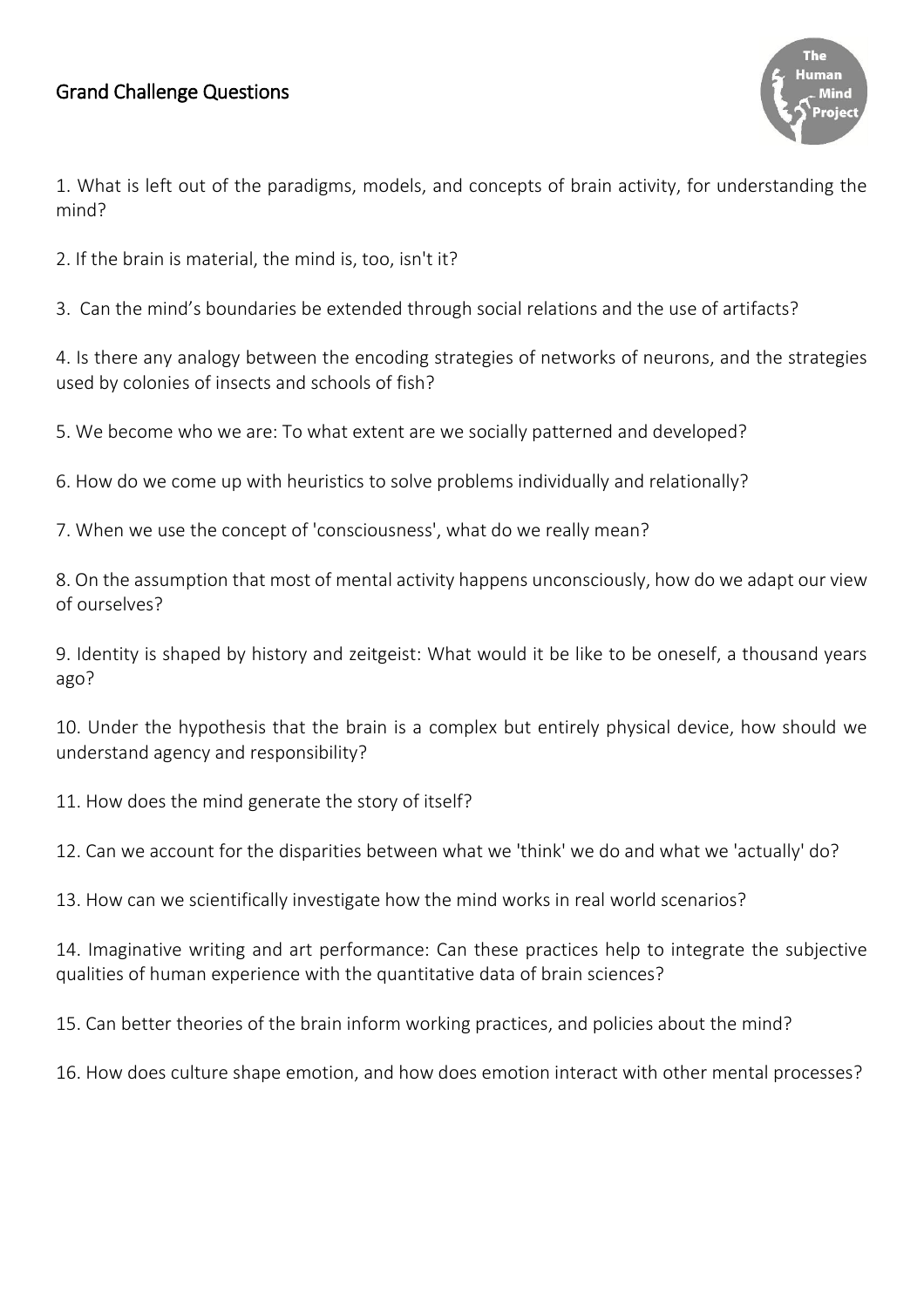

- 1. Tractable: Is this question operationalizable for scientific scrutiny?
- 2. Fresh: Is this question inspirational, solid and relevant?
- 3. Risky: Would you advise an early career researcher to avoid this question?
- 4. Feasible: Would you bet on the success of this project?
- 5. Inclusive: Would you tackle this question with someone from a different department?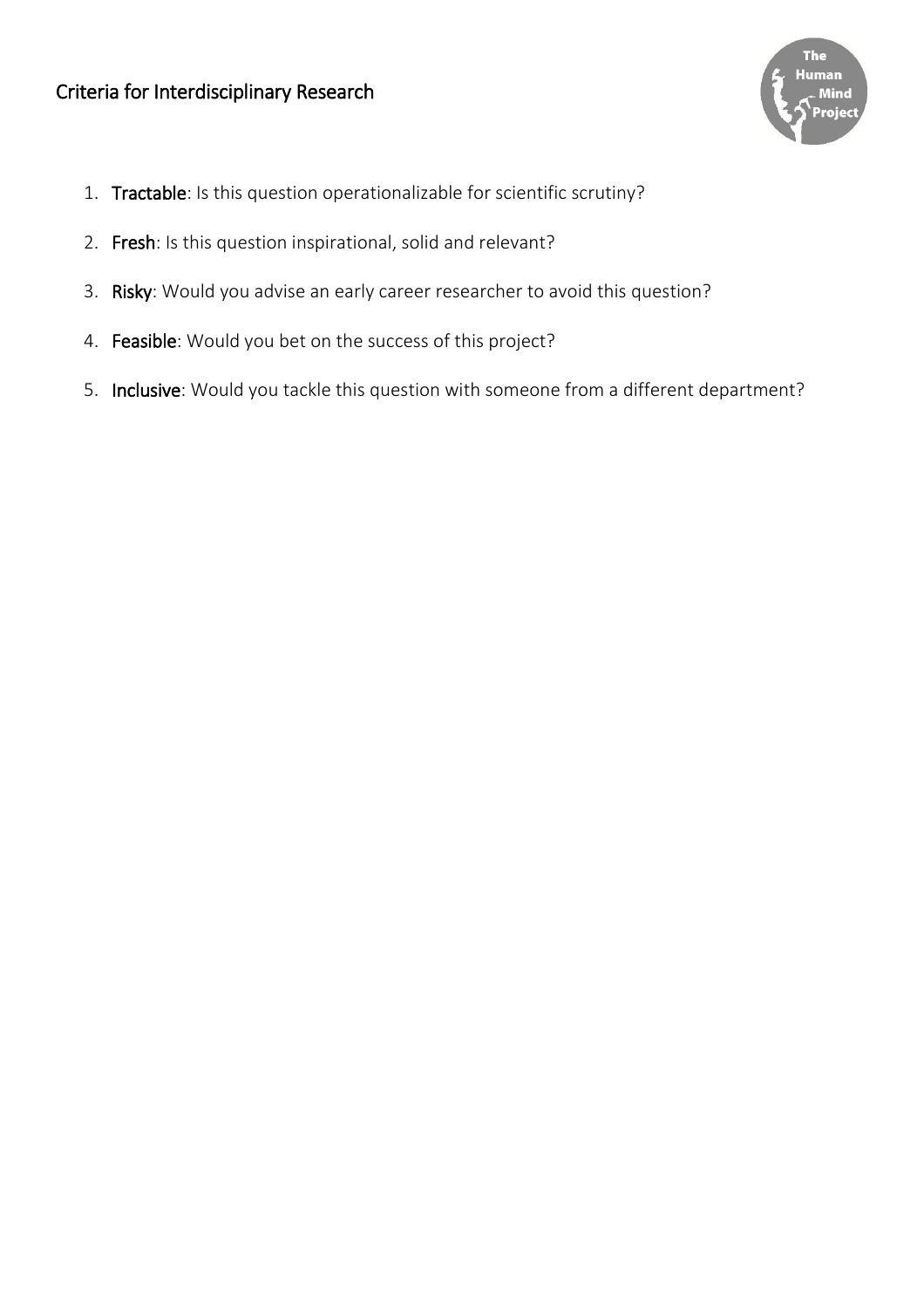### Scoring Sheet



Use the table below to score the Grand Challenge questions according to your individual preferences from 0 to 100, where 0 is the least preferred and 100 is the most preferred. You must score one question 0 and one question 100. The Criteria document is provided as a prompt to help you think critically about the questions. You may wish to consult it, but it's not required. As you score the questions, make notes on the reasons for the score in the space provided.

| Question                                                                                                                                                     | Score<br>$0 - 100$ | <b>Notes</b> |
|--------------------------------------------------------------------------------------------------------------------------------------------------------------|--------------------|--------------|
| 1. What is left out of the paradigms, models,<br>and concepts of brain activity, for understanding<br>the mind?                                              |                    |              |
| 2. If the brain is material, the mind is, too, isn't<br>it?                                                                                                  |                    |              |
| 3. Can the mind's boundaries be extended<br>through social relations and the use of artifacts?                                                               |                    |              |
| 4. Is there any analogy between the encoding<br>strategies of networks of neurons, and the<br>strategies used by colonies of insects and<br>schools of fish? |                    |              |
| 5. We become who we are: to what extent<br>are we socially patterned and developed?                                                                          |                    |              |
| 6. How do we come up with heuristics to solve<br>problems individually and relationally?                                                                     |                    |              |
| 7. When we use the concept of 'consciousness',<br>what do we really mean?                                                                                    |                    |              |